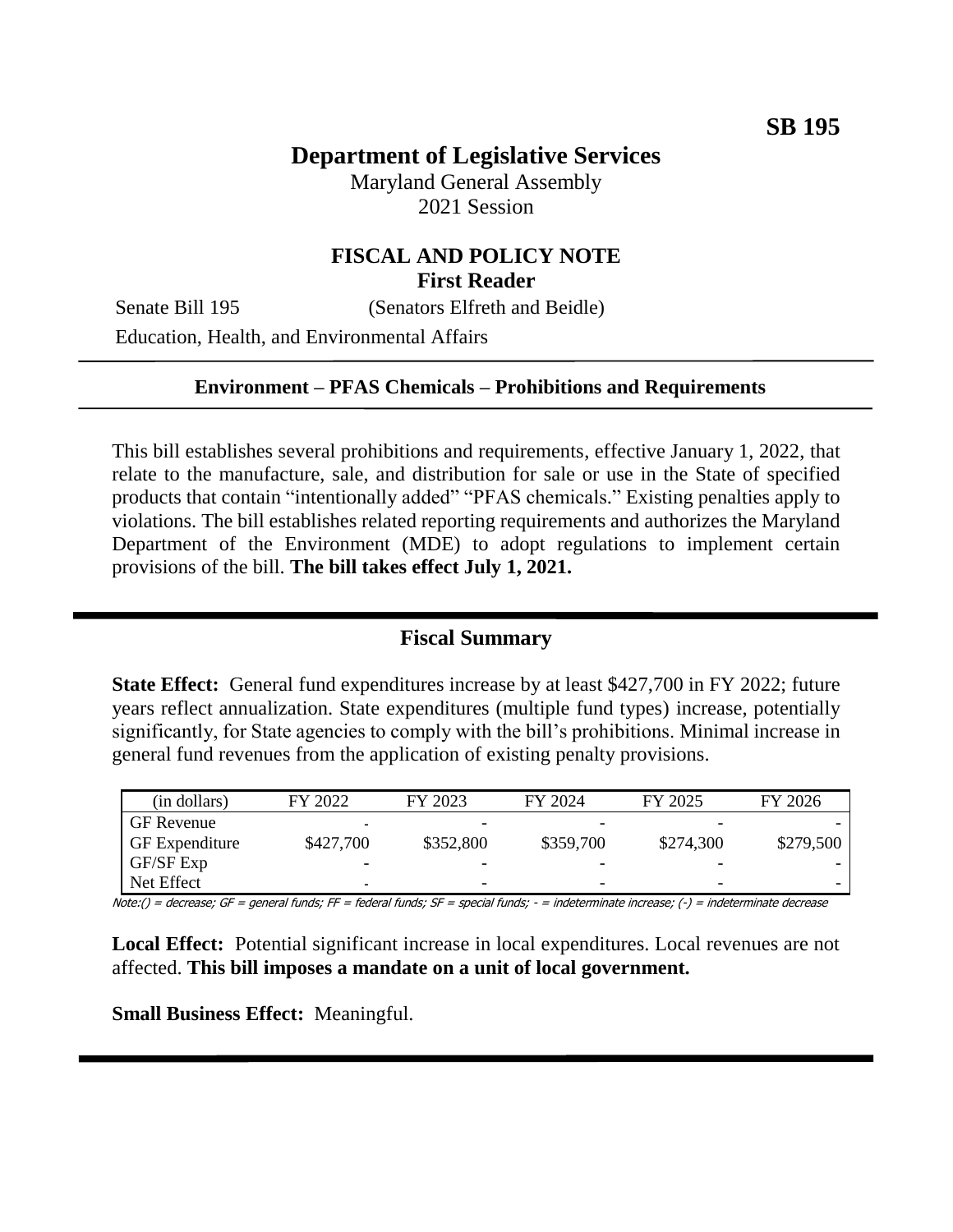# **Analysis**

#### **Bill Summary:**

#### *Fire-fighting Foams Containing Intentionally Added PFAS Chemicals*

The bill prohibits, beginning January 1, 2022, a person from using, manufacturing, knowingly selling, offering for sale, or distributing for sale or use Class B fire-fighting foam that contains intentionally added PFAS chemicals unless the addition of PFAS chemicals is required by federal law, as specified. If the federal requirement is revoked after the effective date of the prohibition, the prohibition applies beginning one year after the requirement is revoked.

A person that is authorized to use Class B fire-fighting foam that contains intentionally added PFAS chemicals may not release the foam directly into the environment, must implement specified containment measures, and must maintain documentation of any such measures. If there is a release of affected foam, the person who released the foam must report the release to MDE, as specified. In investigating compliance with these provisions, MDE, the Attorney General, a State's Attorney, or a county or city attorney may request the required documentation, and a person who receives such a request must provide the documentation. A failure to meet these requirements does not preclude the use of Class B fire-fighting foam that contains intentionally added PFAS chemicals if the failure was a result of factors beyond the person's control.

Unless exempted from the bill's prohibition, as discussed above, a person who manufactures, sells, or distributes Class B fire-fighting foam that contains intentionally added PFAS chemicals after January 1, 2021, must recall the foam by March 1, 2022. In addition, the person must (1) reimburse the retailer or purchaser for the foam; (2) safely transport and store the foam; and (3) maintain documentation on the amount and storage location of the foam until MDE formally identifies a safe disposal technology. MDE, the Attorney General, a State's Attorney, or a county or city attorney may request the required documentation, and a person who receives such a request must provide the documentation.

A person that manufactures, sells, offers for sale, or distributes for use Class B fire-fighting foam must establish a certificate of compliance to attest that the foam complies with the bill. MDE, the Attorney General, a State's Attorney, or a county or city attorney may request a certificate of compliance, and a person who receives such a request must provide the certificate within 30 days.

A person is prohibited from disposing of Class B fire-fighting foam that contains intentionally added PFAS chemicals using incineration, as specified, or in a landfill.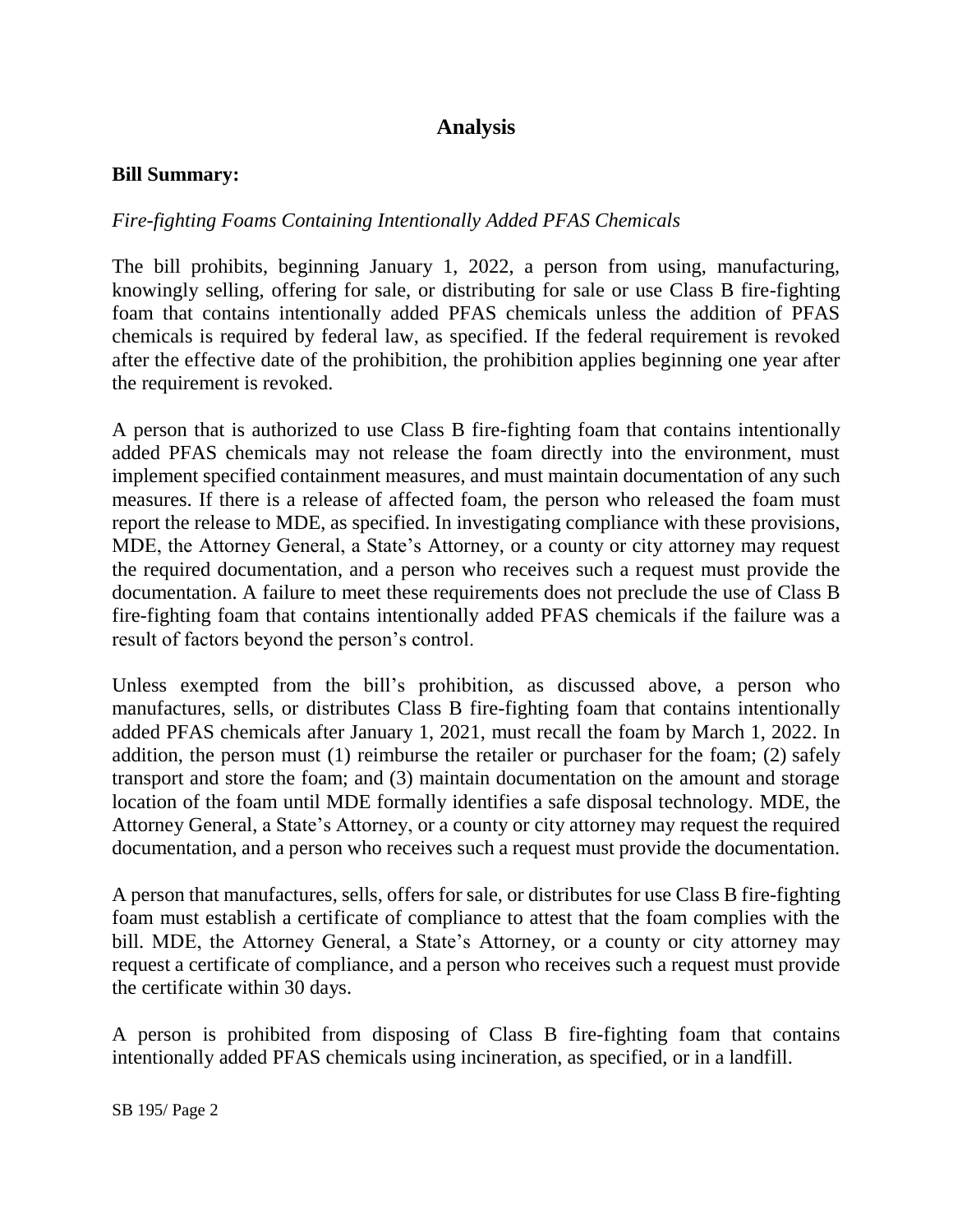## *Provisions Relating to New Rugs to Which PFAS Chemicals Have Been Intentionally Added*

The bill prohibits, beginning January 1, 2022, a person from manufacturing, selling, offering for sale, or distributing for sale or use in the State a new rug or carpet to which PFAS chemicals have been intentionally added to serve an intended function in the rug or carpet. A person who manufactures, sells, offers for sale, or distributes for sale or use in the State a rug or carpet must establish a certificate of compliance to attest that the product is in compliance with the bill. A person must provide the certificate of compliance to MDE within 30 days of a request by MDE.

## *Existing Penalties Applicable to the Above Provisions*

A person who violates any of the above provisions is subject to an existing civil penalty of up to \$500 for a first violation and up to \$1,000 for a second or subsequent violation.

## *Provisions Relating to Food Packages to Which PFAS Chemicals Have Been Intentionally Added*

"Food package" means a package or packaging component that is designed for direct food contact, including (1) a food or beverage product that is contained in a food package to which a food package is applied; (2) a packaging component of a food package; and (3) plastic disposable gloves used in commercial or institutional food service.

The bill prohibits, beginning January 1, 2022, a manufacturer or distributor from manufacturing, selling, offering for sale, or distributing for sale or use in the State a food package or any product in a food package to which PFAS chemicals were intentionally added. A manufacturer or distributor who manufactures, sells, offers for sale, or distributes for sale or use in the State a food package or any product in a food package must establish a certificate of compliance to attest that the product is in compliance with the bill. A manufacturer must provide the certificate of compliance to MDE within 30 days of a request by MDE.

A person who violates any of these provisions is subject to existing civil and criminal penalty provisions. Specifically, a violator is subject to a civil penalty of up to \$1,000 for each violation, not exceeding a total of \$10,000 for any action. Each package or packaging component in violation constitutes a separate offense. Further, any person who has previously been assessed a related civil penalty and who willfully violates any of these provisions, is guilty of a misdemeanor, and upon conviction, is subject to a fine of up to \$20,000.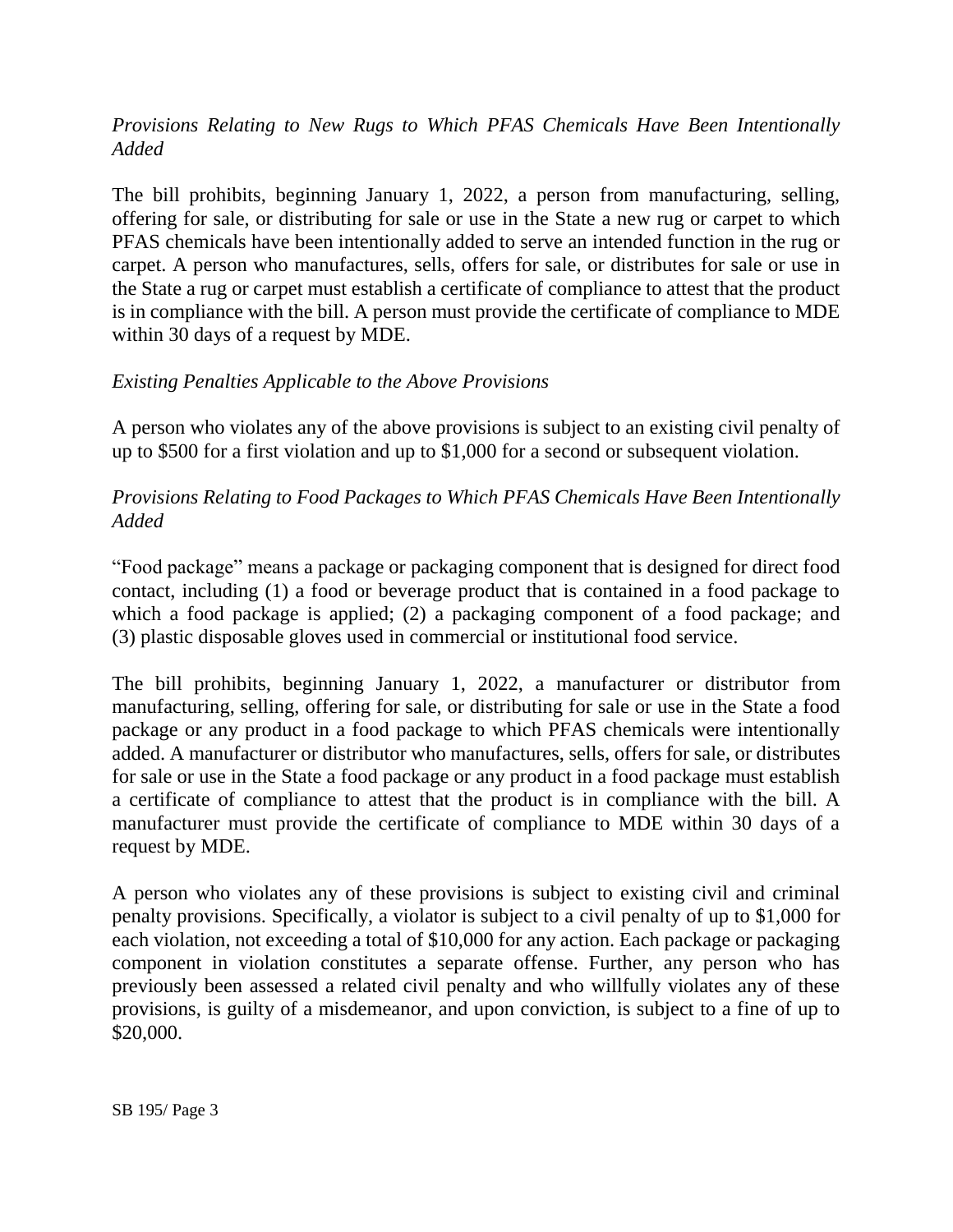### *Reporting Requirements*

By December 31, 2021, MDE must report to the General Assembly on (1) the location and results of any testing for PFAS chemicals that MDE has conducted on waters of the State; (2) any plan MDE has for further testing for PFAS chemicals in waters of the State; and (3) any plan MDE has for remediation and public education in areas where the water has been found to be contaminated by PFAS chemicals.

By December 31, 2022, MDE and the Maryland Department of Health (MDH) must jointly prepare, in coordination with other relevant State agencies, the federal government, local governments, and the public, and submit to the General Assembly, a PFAS Action Plan that identifies strategies, actions, and funding alternatives to meet several specified objectives.

## *Relevant Definitions*

With respect to the bill's provisions that relate to fire-fighting foam and new rugs, "intentionally added" means the act of deliberately using a chemical in the formation of a product where its continued presence is desired in the product to provide a specific characteristic. With respect to the bill's provisions that relate to food packages, "intentionally added" means the act of deliberately using a chemical in the formation of a package or packaging component when its continued presence is desired in the final package or packaging component to provide a specific characteristic. "PFAS chemicals" means a class of fluorinated organic chemicals that contain at least one fully fluorinated carbon atom, including perfluoroalkyl and polyfluoroalkyl substances.

## **Current Law:**

#### *Relevant State Law*

Chapters 276 and 277 of 2020 generally prohibit, beginning October 1, 2021, the use of "Class B fire-fighting foam" that contains intentionally added "PFAS chemicals" for testing purposes, with specified exceptions, or training purposes. Nonfluorinated training foam must be used for fire-fighting training purposes. These Acts do not apply to fire-fighting foams used at the Baltimore-Washington International Thurgood Marshall Airport (BWI), nor did they restrict the manufacture, sale, distribution, discharge, or use of Class B fire-fighting foam that contains intentionally added PFAS chemicals in emergency fire-fighting or fire prevention operations. A person who violates these provisions is subject to a civil penalty of up to \$500 for a first violation and up to \$1,000 for a second or subsequent violation.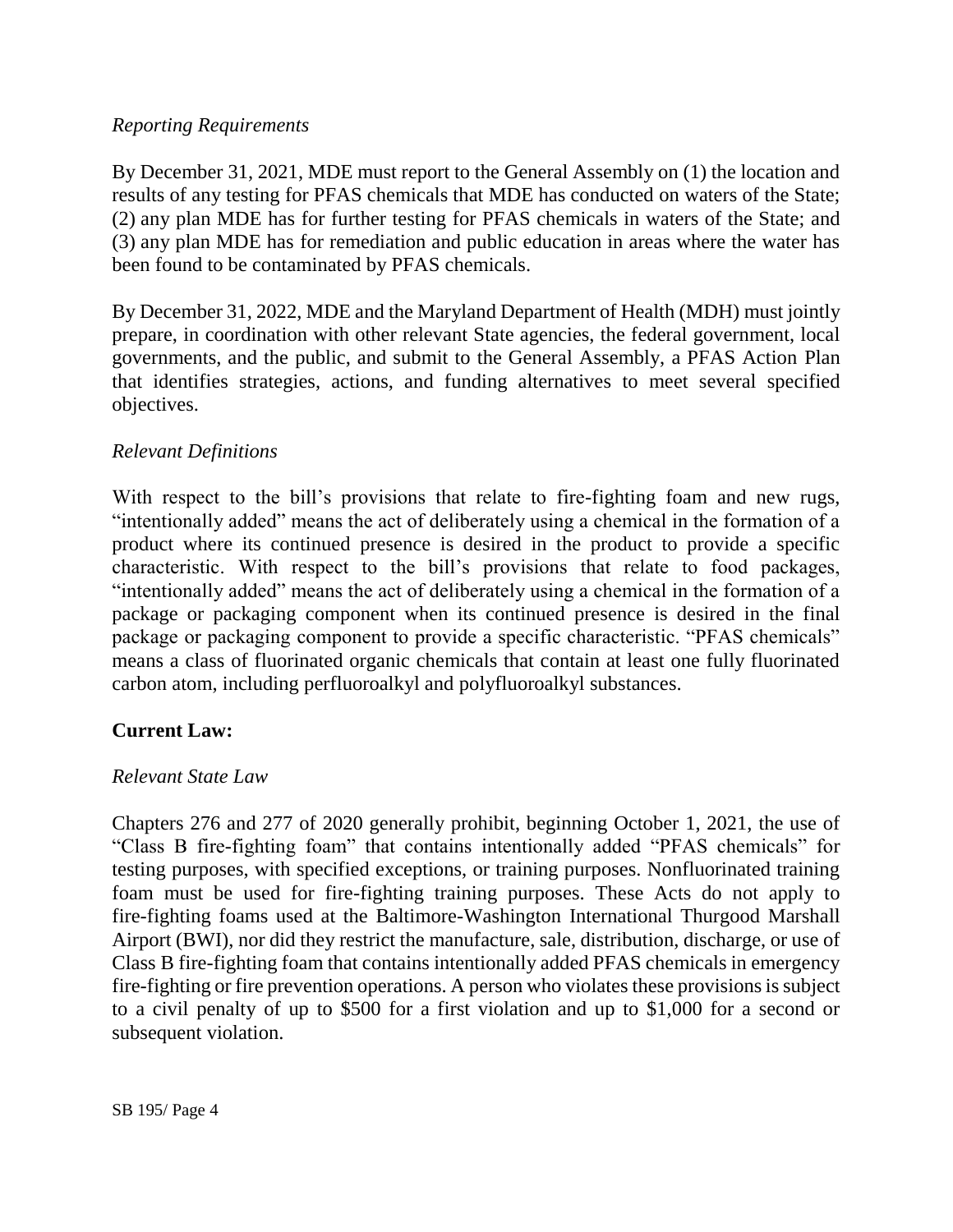## *Relevant Federal Law and Recent Regulatory Action*

The Federal Aviation Administration (FAA) requires that certified airports use foams that meet military specifications; all such foams contain PFAS. However, the FAA Reauthorization Act of 2018 directed FAA to stop the use of fluorinated foam by October 4, 2021.

Federal laws such as the Clean Air Act, the Clean Water Act, and the Safe Drinking Water Act, many of which are enforced at the State level, aim to reduce chemicals in the environment. EPA regulates the introduction of new or already existing chemicals under the federal Toxic Substances Control Act (TSCA) of 1976. EPA also responds to closed and abandoned hazardous waste sites under the Comprehensive Environmental Response, Compensation, and Liability Act (CERCLA). EPA has taken a range of regulatory actions to address PFAS substances in manufacturing and consumer products and is considering regulating PFAS substances as hazardous waste. EPA also developed an industry-implemented global stewardship program.

EPA announced on February 20, 2020, the agency's preliminary decision to regulate PFOA and PFOS (two of the most widely produced and studied types of PFAS) in drinking water pursuant to the Safe Drinking Water Act. EPA is also evaluating whether to regulate PFAS contamination in the environment as a hazardous substance under CERCLA; EPA issued an advanced notice of proposed rulemaking on January 14, 2021, to evaluate this potential designation.

EPA has taken several actions under TSCA related to PFAS, including issuing multiple significant new use rules (SNURs). SNURs generally require any person who intends to manufacture or process an affected chemical to provide EPA with notice at least 90 days before starting or resuming use of the chemical. Most recently, on January 21, 2015, EPA proposed a SNUR, which would require any person who intends to manufacture or process affected chemicals to notify EPA at least 90 days before starting or resuming new uses of these chemicals in *any products*. Past SNUR action on PFAS was related to use in specific products. EPA has also been evaluating substitutes for certain PFAS for new chemicals pursuant to EPA's New Chemicals Program under TSCA since 2000.

#### **State Expenditures:**

#### *MDE Administrative Costs*

General fund expenditures increase by \$427,683 in fiscal 2022, which accounts for the bill's July 1, 2021 effective date. This estimate reflects the cost of hiring two regular employees (one environmental compliance specialist and one chemist) and two contractual employees (both environmental compliance specialists) to (1) research, conduct outreach,

SB 195/ Page 5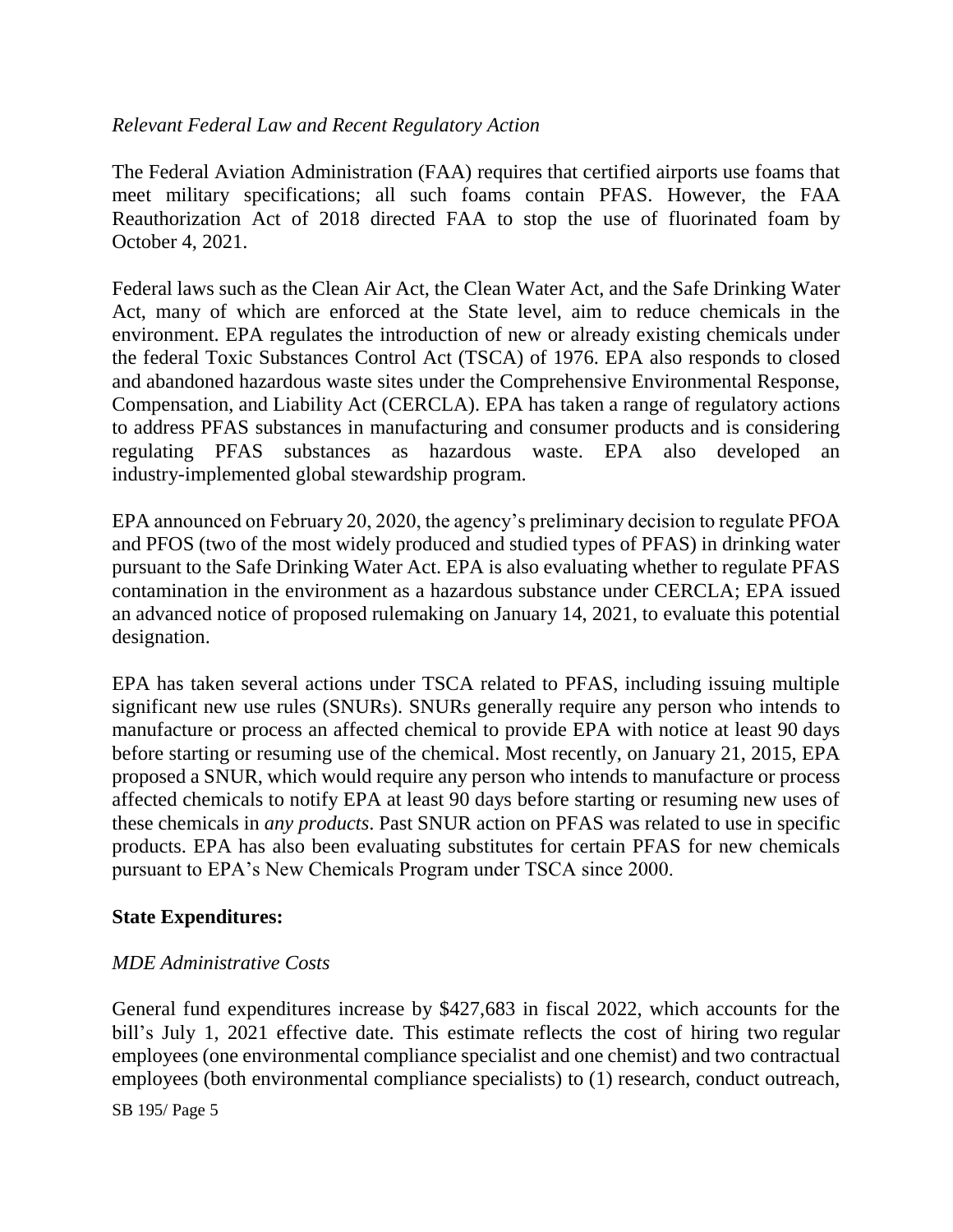and identify affected brands, manufacturers, distributors, retailers, or industry users of affected products; (2) develop regulations; (3) conduct oversight, targeted inspections, and general enforcement activities; (4) ensure that affected Class B fire-fighting foam products are recalled and stored in a manner that protects the environment; (5) establish procedures for affected entities to submit certifications of compliance; (6) review certifications as necessary for enforcement actions; (7) conduct laboratory analysis and testing to verify whether products contain PFAS chemicals; and  $(8)$  write the required report on current and future PFAS testing conducted by MDE on waters of the State. It includes salaries, fringe benefits, one-time start-up costs (including the purchase of two vehicles) and ongoing operating expenses, including laboratory materials. The information and assumptions used in calculating the estimate are stated below:

- the range of affected products are varied, and MDE does not currently regulate rugs, carpets, or food packaging that contain intentionally added PFAS chemicals;
- MDE must conduct research and outreach to identify affected entities and products;
- MDE is primarily responsible for enforcing the bill;
- 250 samples must be analyzed annually, at a cost of at least \$500 each;
- based on information provided by MDE, there are nearly 5,000 different PFAS compounds; and
- MDE needs to conduct research to determine safe disposal technologies and methods for the disposal of affected Class B fire-fighting foam.

| <b>Regular Positions</b>                | $\mathcal{D}_{\cdot}$       |
|-----------------------------------------|-----------------------------|
| <b>Contractual Positions</b>            | $\mathcal{D}_{\mathcal{L}}$ |
| Salaries and Fringe Benefits            | \$234,103                   |
| <b>Laboratory Testing Costs</b>         | 125,000                     |
| <b>Vehicle Purchases</b>                | 32,000                      |
| <b>Other Operating Expenses</b>         | 36,580                      |
| <b>Total FY 2022 State Expenditures</b> | \$427,683                   |

Future year expenditures reflect salaries with annual increases and employee turnover and ongoing operating expenses. Future year expenditures also reflect termination of the contractual employees after fiscal 2024. It is assumed that the bulk of the enforcement activity occurs in the first three years of implementation and that beginning in fiscal 2025, the two regular employees can handle ongoing implementation and enforcement.

## *Costs to Develop a PFAS Action Plan*

MDE and MDH are unable to provide specific estimates related to the costs of developing the required PFAS Action Plan. However, MDE anticipates that it takes at least 2,500 hours to (1) form a workgroup of individuals with expertise in areas such as toxicokinetics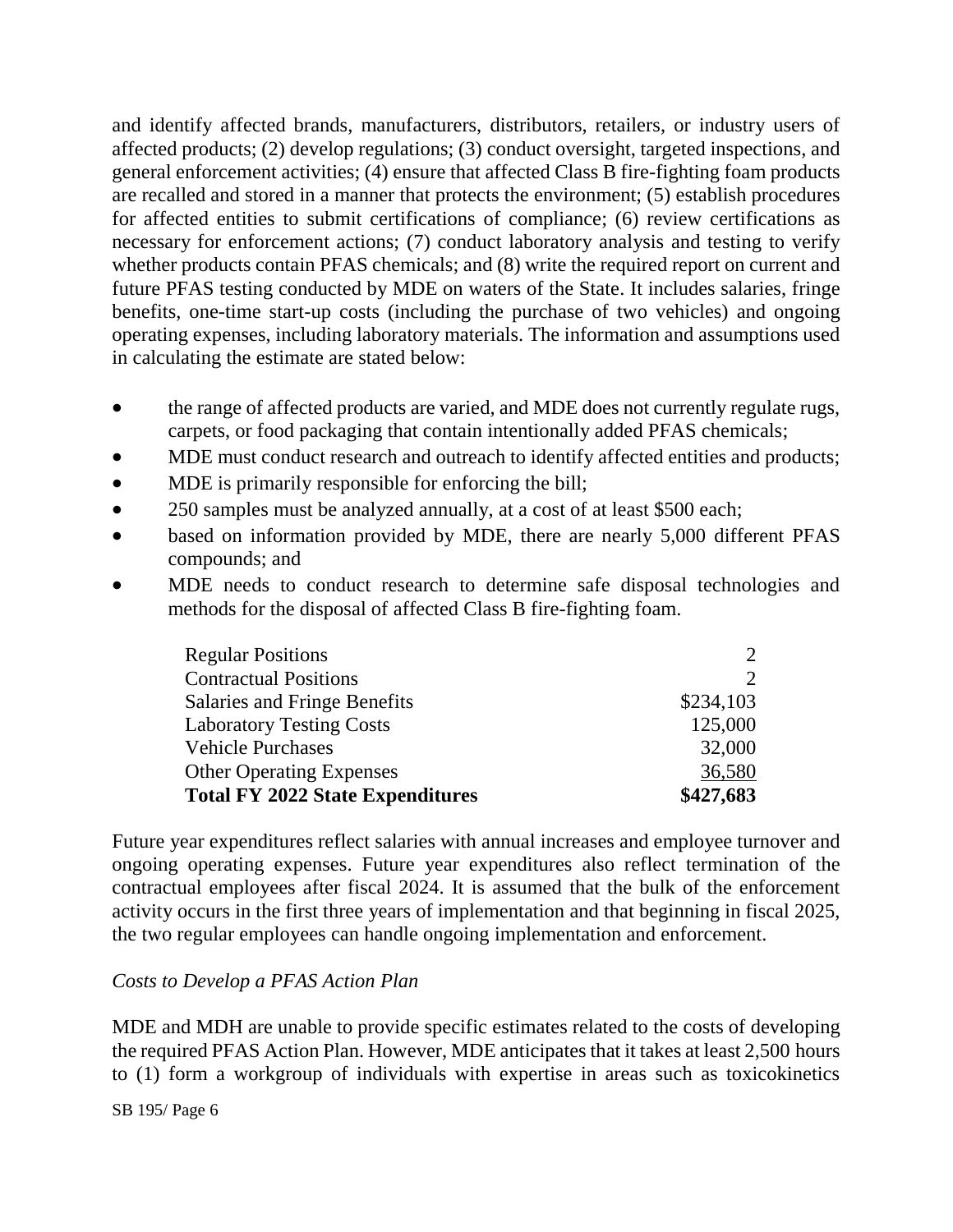review, human and ecological risk assessments, and regulatory product development and registration; (2) develop PFAS exposure minimization strategies; (3) develop a cleanup plan for historical releases of PFAS by conducting or reviewing existing sampling data of sites where historical land uses indicate possible PFAS contamination; (4) conduct analysis of environmental justice and health inequities as it relates to PFAS contamination; (5) develop and implement educational and risk communication materials; and (6) draft the PFAS Action Plan, incorporating the substantive comments of the workgroup and the general public.

Given the tight timeframe required for the development of the PFAS Action Plan, MDE and MDH likely need to hire a consultant to develop the plan. Although the Department of Legislative Services (DLS) is unable to reliably estimate the costs of such a consultant, based on costs to develop comparable action plans, general fund expenditures could increase by at least \$100,000 to hire a consultant.

## *Impact of the Bill's Prohibition on the Use of Class B Fire-fighting Foam and Other Products*

Although the bill authorizes a person to use, manufacture, sell, offer for sale, distribute for sale, or distribute Class B fire-fighting foam if required pursuant to federal law, the Maryland Aviation Administration (MAA) anticipates that the bill's environmental containment and disposal requirements result in a *de facto* ban on using affected foam, at least initially because the State does not have the technology or infrastructure available to meet the bill's requirements. MAA anticipates that the bill results in a cessation of fire training operations at BWI until a wastewater treatment plant is constructed that is capable of treating PFAS. In the short term, MAA advises that this means it must conduct training out of state. MAA is not able to provide a specific estimate of the costs to do so. Overall, however, MAA anticipates that the bill has a significant operational impact and could result in a potentially significant increase in Transportation Trust Fund expenditures.

State expenditures (multiple fund types) could also increase to purchase compliant products once the bill's prohibitions take effect. DLS does not have enough information to be able to provide a magnitude of the cost difference between compliant and noncompliant products, however. Accordingly, a reliable estimate of any increase in costs cannot be made at this time.

**State Revenues:** General fund revenues increase minimally beginning as early as fiscal 2022 from the application of existing penalty provisions to the bill's provisions.

**Local Expenditures:** The bill has a potentially significant impact on local governments (primarily local governments that have fire departments or locally operated airports) to obtain alternative products and/or to implement containment, treatment, and disposal

SB 195/ Page 7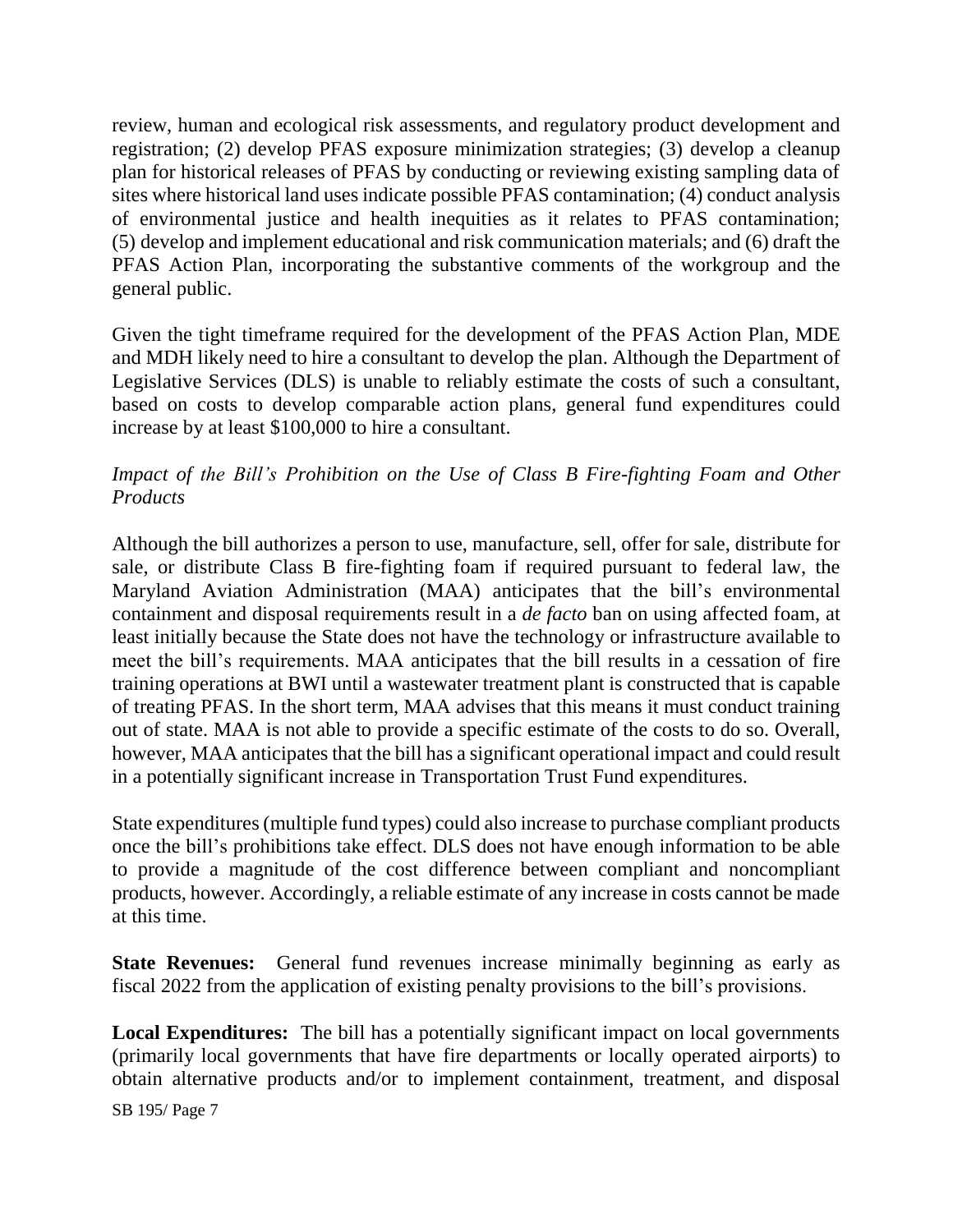measures of affected Class B fire-fighting foam with intentionally added PFAS chemicals. There is little time for affected local governments to utilize affected products that are in stock. Thus, local government expenditures increase both to purchase alternative products and to properly dispose of any existing noncompliant fire-fighting foam.

For example, the City of Annapolis advises that the city's fire department uses foam that contains PFAS chemicals on boat and hydrocarbon fires. The city anticipates additional costs for the disposal and containment of noncompliant foam and for the purchase of new fire-fighting foam that complies with the bill. Prince George's County estimates that costs to purchase compliant fire-fighting foam for the county's fire department increase by approximately 25% (or \$28,000 annually).

Local government expenditures could also increase to purchase food packaging and rugs and/or carpeting that meet the bill's requirements.

**Small Business Effect:** The bill has a meaningful impact on small businesses that manufacture, sell, or distribute fire-fighting foam, carpets or rugs, or food packaging with intentionally added PFAS chemicals that are required to cease selling these products beginning January 1, 2022. Additionally, small businesses that manufacture, sell, or distribute fire-fighting foam, carpets or rugs, or food packaging without PFAS must develop and maintain certifications that those products are complaint with the bill. Small businesses that purchase PFAS-containing fire-fighting foam, rugs, or food packaging will no longer be able to purchase those products beginning January 1, 2022, and may realize an increase in costs to purchase alternative products. Finally, small businesses that manufacture, sell, or distribute PFAS-containing fire-fighting foam incur costs to recall the affected foam, reimburse retailers or purchasers, and/or safely transport and store the recalled foam.

# **Additional Information**

**Prior Introductions:** None.

**Designated Cross File:** HB 22 (Delegate Love) - Health and Government Operations.

**Information Source(s):** Caroline, Montgomery, and Prince George's counties; Maryland Association of Counties; cities of Annapolis and Bowie; Maryland Municipal League; Maryland Department of the Environment; Maryland Department of Health; Department of State Police; Maryland Department of Transportation; Department of Legislative **Services**